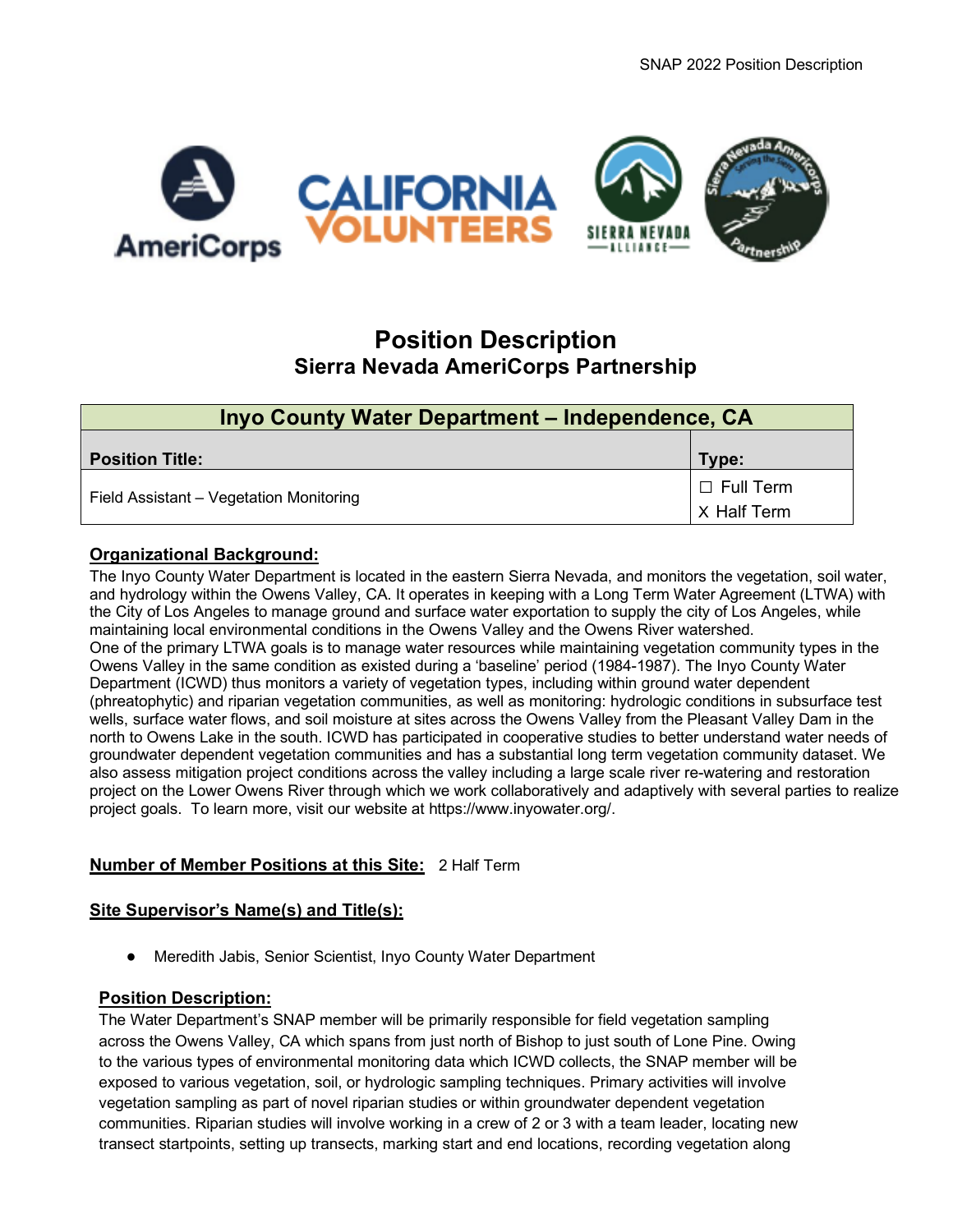the centerline, recording canopy cover, and identifying and recording riparian tree positions within a 10 m wide belt transect. At these riparian transects members may also collect soil samples, record fluvial geomorphic surfaces, or assist in collecting tree core samples. Ongoing long-term vegetation monitoring includes revisiting permanent vegetation transects within groundwater dependent vegetation using a combination of GPS and printed maps, and identifying and recording plant species present. SNAP members will also be involved in assessments of riparian tree recruitment locations on the lower Owens River to help identify locations for future restoration work, such as recording riparian sapling size and height measurements. Finally, SNAP members will assist in condition assessment at mitigation sites identified in the Long Term Water Agreement to help determine if goals are being met.

# **Site-Specific Training Provided:**

- Line point vegetation sampling technique
- Vegetation identification skills
- Riparian vegetation sampling techniques including running belt transects, and identification of fluvial geomorphic surface types and riparian tree species
- Assist with tree core sampling
- Use of a spherical densiometer and a GRS tube densitometer for measuring tree canopy
- Training for work in adverse conditions
- ArcGIS data collection and navigation

## **Things to Note:**

This position is located in Independence, CA. This location is adjacent to many hiking trails and outdoor activities in the eastern Sierra Nevada. The work schedule involves 10 hour shifts Monday-Thursday and may start as early as 5:00-5:30 am to manage heat exposure.

# **Required qualifications:**

- Must be a US Citizen, U.S. National or Lawful Permanent Resident Alien of the U.S.
- Bachelor's degree preferred
- Minimum of 18 years or older
- Must possess a valid operator's license issued by the State Department of Motor Vehicles
- Applicants must have the ability to lift and hike with 30lbs over rough terrain, be outside up to 9 hours a day in summer conditions (temperatures to 105 °F)
- Adhere to any COVID-19 related safety measures required by the State or County.

# **Desired qualifications:**

- Principles of biology, botany, ecology, hydrology, and/or soil science
- Principles of data collection; basic mathematics; the environment
- Geography of the Owens Valley
- Basic first aid

**WORK HOURS**